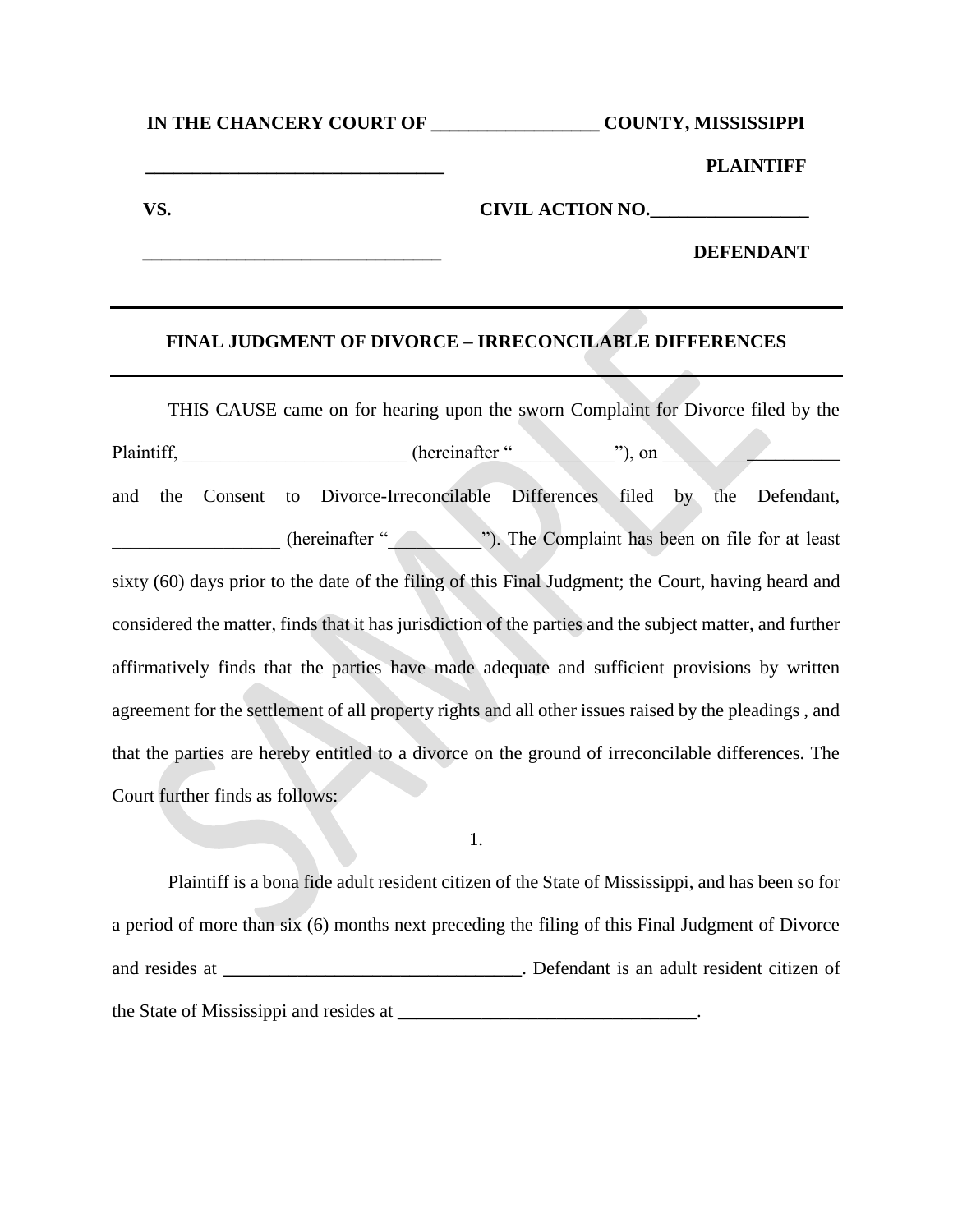2.

The parties hereto are both members of the \_\_\_\_\_\_\_\_\_\_\_\_\_\_\_ race and were heretofore lawfully married to each other on **\_\_\_\_\_\_\_\_\_\_\_\_\_\_\_\_\_\_\_**; and \_\_\_\_\_ (\_) children were born of the marriage union, namely: **\_\_\_\_\_\_\_\_\_\_\_\_\_\_\_\_\_\_\_\_\_\_\_\_\_\_\_\_\_\_\_\_** (hereinafter "), having been born on **\_\_\_\_\_\_\_\_\_\_\_\_\_\_\_\_\_\_\_\_\_\_\_\_\_\_**. Wife is not pregnant or expecting a child.

3.

The Plaintiff has charged and alleged that during the aforesaid period of the married life of these parties and just immediately preceding the date on which these parties separated on or about the \_\_\_\_\_ day of \_\_\_\_\_\_\_\_\_, \_\_\_\_, in \_\_\_\_\_\_\_\_\_\_\_\_\_ County, Mississippi, irreconcilable differences and other disputes arose between them, and they can no longer live together as husband and wife. Both parties are fully advised and believe that they are entitled to a divorce on the ground of irreconcilable differences, as provided by Miss. Code Ann. ' 93-5-2 (Rev. 2002).

4.

The Child Custody and Property Settlement Agreement entered into by and between the parties contains adequate and sufficient provisions for the care, maintenance and control of the parties' minor child(ren) and for the settlement of all property rights existing between the parties and should, therefore, be confirmed, approved and adopted by this Court as part of its Final Judgment.

IT IS, THEREFORE, ORDERED AND ADJUDGED that the parties be, and they are hereby, awarded a divorce absolute of and from each other on the ground of irreconcilable